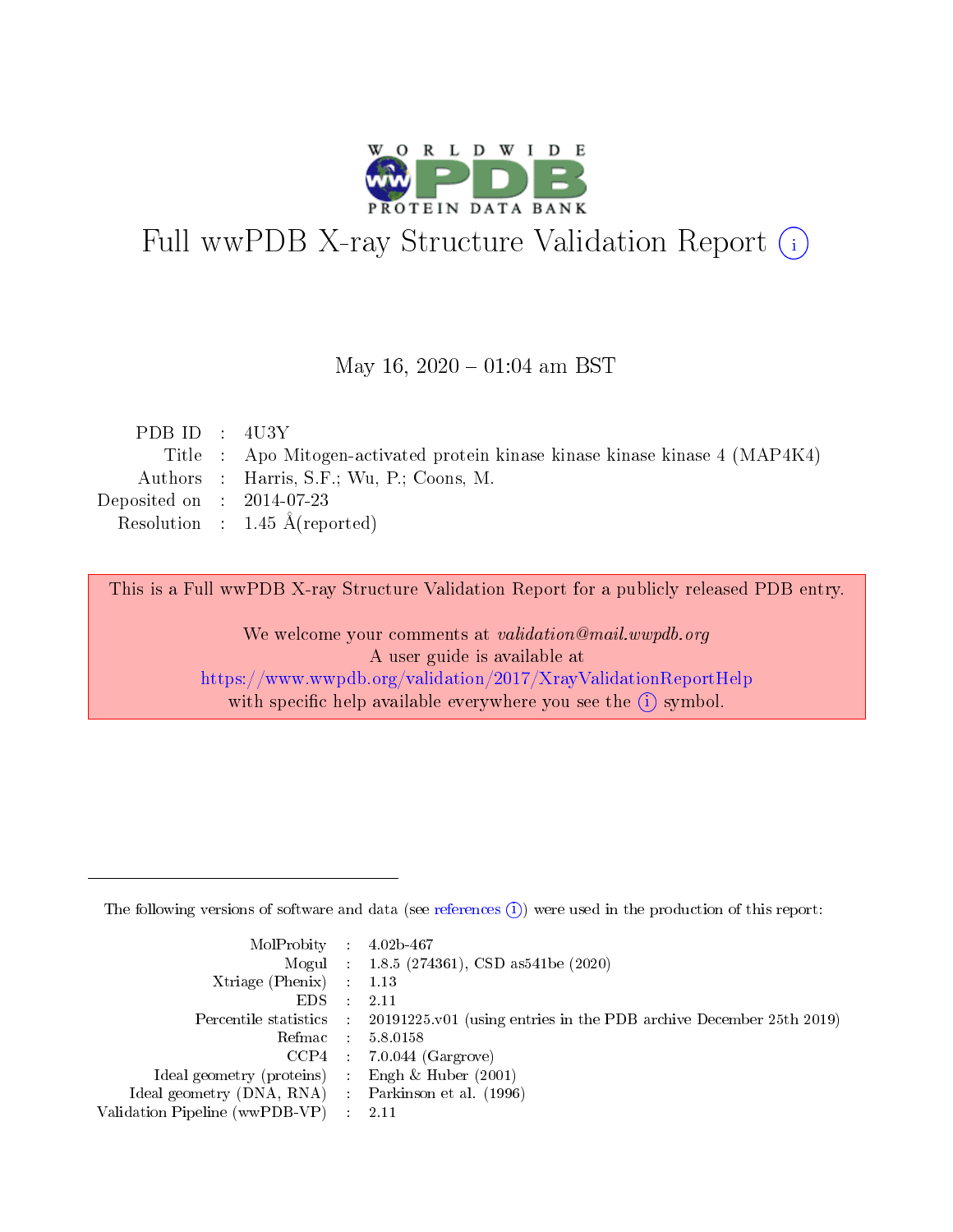## 1 [O](https://www.wwpdb.org/validation/2017/XrayValidationReportHelp#overall_quality)verall quality at a glance  $(i)$

The following experimental techniques were used to determine the structure: X-RAY DIFFRACTION

The reported resolution of this entry is 1.45 Å.

Percentile scores (ranging between 0-100) for global validation metrics of the entry are shown in the following graphic. The table shows the number of entries on which the scores are based.



| Metric                | Whole archive        | Similar resolution                                                     |
|-----------------------|----------------------|------------------------------------------------------------------------|
|                       | $(\#\text{Entries})$ | $(\#\text{Entries},\, \text{resolution}\; \text{range}(\textup{\AA}))$ |
| $R_{free}$            | 130704               | $1156(1.46-1.46)$                                                      |
| Clashscore            | 141614               | $1202(1.46-1.46)$                                                      |
| Ramachandran outliers | 138981               | $1178(1.46-1.46)$                                                      |
| Sidechain outliers    | 138945               | $1178(1.46-1.46)$                                                      |
| RSRZ outliers         | 127900               | $1139(1.46-1.46)$                                                      |

The table below summarises the geometric issues observed across the polymeric chains and their fit to the electron density. The red, orange, yellow and green segments on the lower bar indicate the fraction of residues that contain outliers for  $>=3, 2, 1$  and 0 types of geometric quality criteria respectively. A grey segment represents the fraction of residues that are not modelled. The numeric value for each fraction is indicated below the corresponding segment, with a dot representing fractions <=5% The upper red bar (where present) indicates the fraction of residues that have poor fit to the electron density. The numeric value is given above the bar.

| Mol | Chain | Length | Quality of chain |    |     |
|-----|-------|--------|------------------|----|-----|
|     |       |        | 8%               |    |     |
|     |       | າາດ    | 82%              | 6% | 11% |
|     |       |        | 6%               |    |     |
|     |       | າາດ    | 84%              | 7% | 10% |

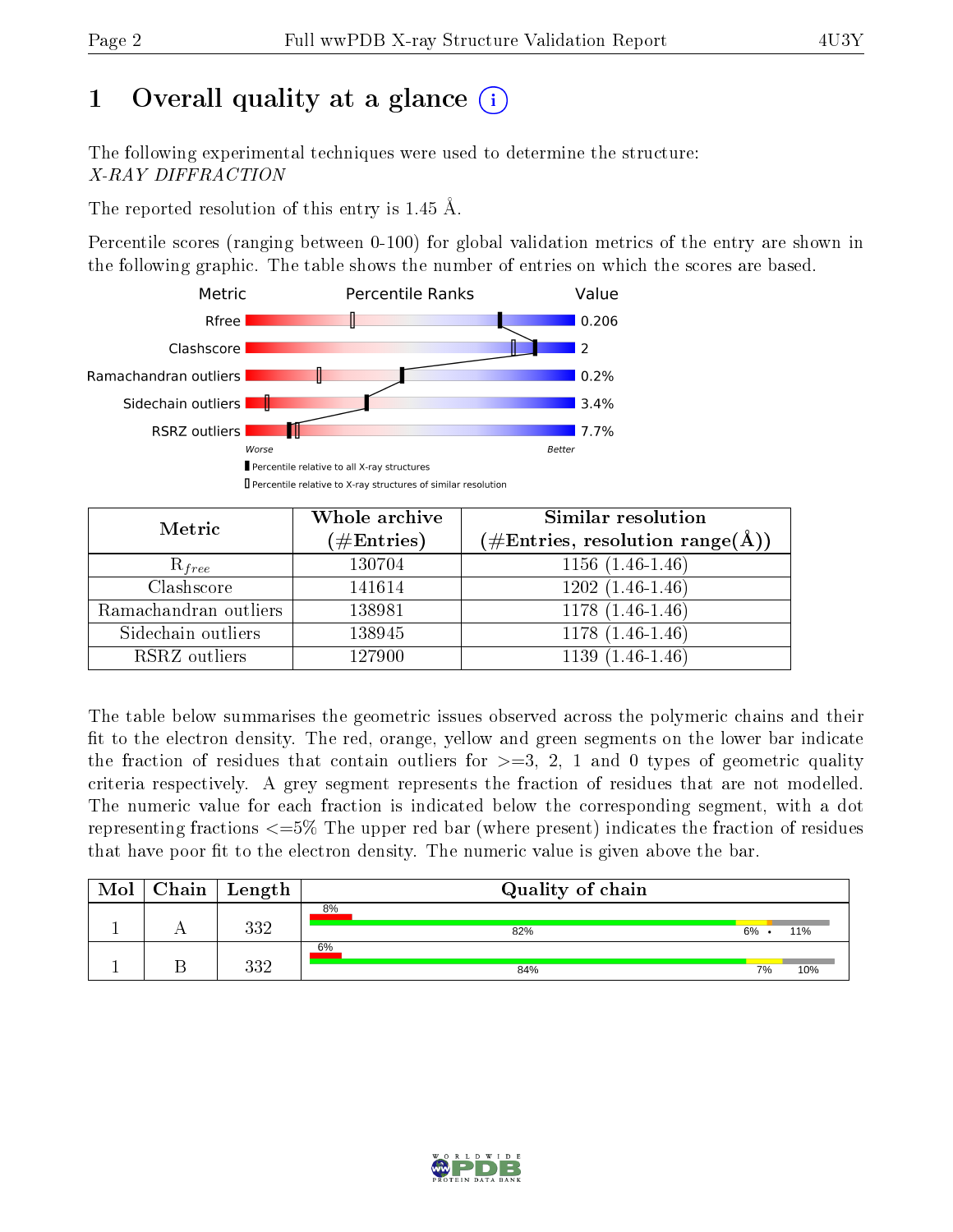## 2 Entry composition  $\left( \cdot \right)$

There are 3 unique types of molecules in this entry. The entry contains 5581 atoms, of which 0 are hydrogens and 0 are deuteriums.

In the tables below, the ZeroOcc column contains the number of atoms modelled with zero occupancy, the AltConf column contains the number of residues with at least one atom in alternate conformation and the Trace column contains the number of residues modelled with at most 2 atoms.

Molecule 1 is a protein called Mitogen-activated protein kinase kinase kinase kinase 4.

| Mol | Chain   Residues | Atoms       |               |     |     | $ZeroOcc \mid AltConf \mid Trace$ |  |  |
|-----|------------------|-------------|---------------|-----|-----|-----------------------------------|--|--|
|     | 295              | $\rm Total$ |               |     |     |                                   |  |  |
|     |                  | 2441        | 1548          | 436 | 440 |                                   |  |  |
|     | 300              | $\rm Total$ | $\mathcal{C}$ |     |     |                                   |  |  |
|     |                  | 2468        | 1564          | 440 | 450 |                                   |  |  |

| Chain | Residue  | Modelled   | Actual | Comment        | Reference         |
|-------|----------|------------|--------|----------------|-------------------|
| А     |          | GLY        |        | expression tag | UNP 095819        |
| A     |          | <b>SER</b> |        | expression tag | <b>UNP 095819</b> |
| А     | 329      | GLY        |        | expression tag | UNP 095819        |
| А     | 330      | ASN        |        | expression tag | UNP 095819        |
| А     | 331      | SER.       |        | expression tag | <b>UNP 095819</b> |
| В     | $\theta$ | GLY        |        | expression tag | <b>UNP 095819</b> |
| B     |          | <b>SER</b> |        | expression tag | <b>UNP 095819</b> |
| В     | 329      | GLY        |        | expression tag | <b>UNP 095819</b> |
| B     | 330      | ASN        |        | expression tag | <b>UNP 095819</b> |
| R     | 331      | <b>SER</b> |        | expression tag | UNP 095819        |

There are 10 discrepancies between the modelled and reference sequences:

• Molecule 2 is DIMETHYL SULFOXIDE (three-letter code: DMS) (formula:  $C_2H_6OS$ ).

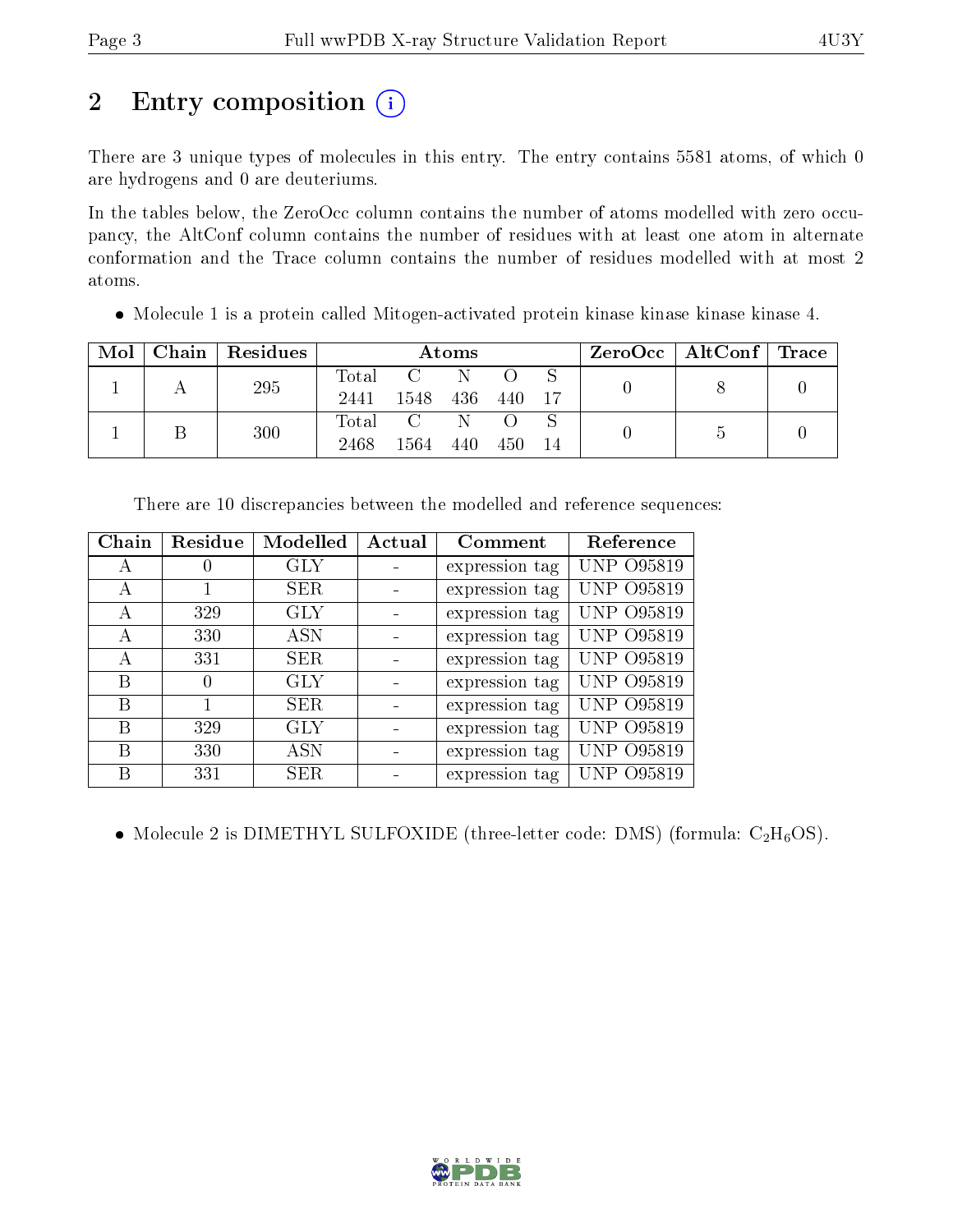

| Mol | Chain   Residues | Atoms     |  |  | $^\mathrm{+}$ ZeroOcc $\mathrm{~\vert}$ Alt $\overline{\text{Conf}}$ , |  |
|-----|------------------|-----------|--|--|------------------------------------------------------------------------|--|
|     |                  | Total C O |  |  |                                                                        |  |

• Molecule 3 is water.

|  | Mol   Chain   Residues | Atoms               | $ZeroOcc \   \ AltConf \  $ |
|--|------------------------|---------------------|-----------------------------|
|  | 328                    | Total<br>328 328    |                             |
|  | 340                    | Total<br>340<br>340 |                             |

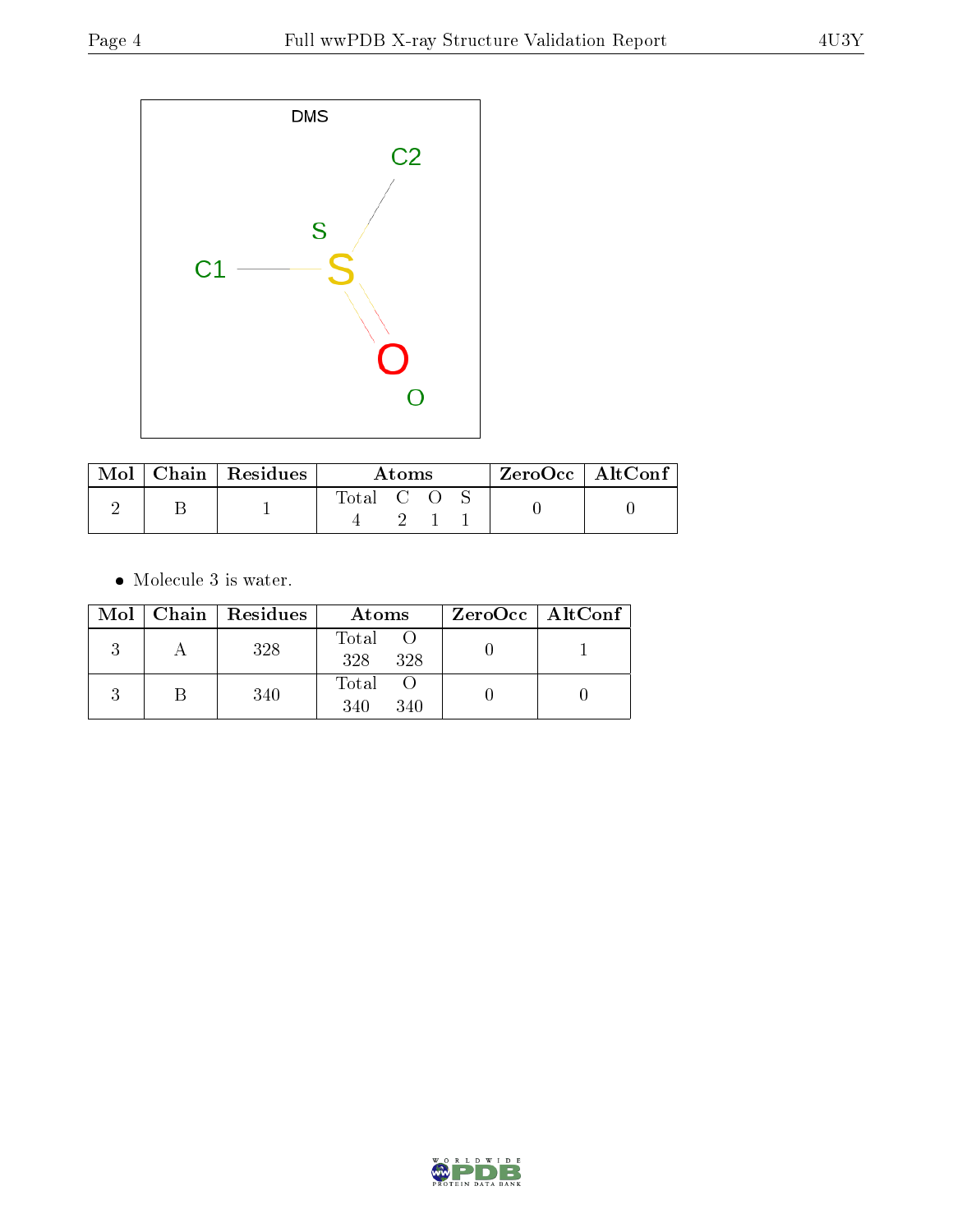## 3 Residue-property plots  $(i)$

These plots are drawn for all protein, RNA and DNA chains in the entry. The first graphic for a chain summarises the proportions of the various outlier classes displayed in the second graphic. The second graphic shows the sequence view annotated by issues in geometry and electron density. Residues are color-coded according to the number of geometric quality criteria for which they contain at least one outlier: green  $= 0$ , yellow  $= 1$ , orange  $= 2$  and red  $= 3$  or more. A red dot above a residue indicates a poor fit to the electron density (RSRZ  $> 2$ ). Stretches of 2 or more consecutive residues without any outlier are shown as a green connector. Residues present in the sample, but not in the model, are shown in grey.

• Molecule 1: Mitogen-activated protein kinase kinase kinase kinase 4



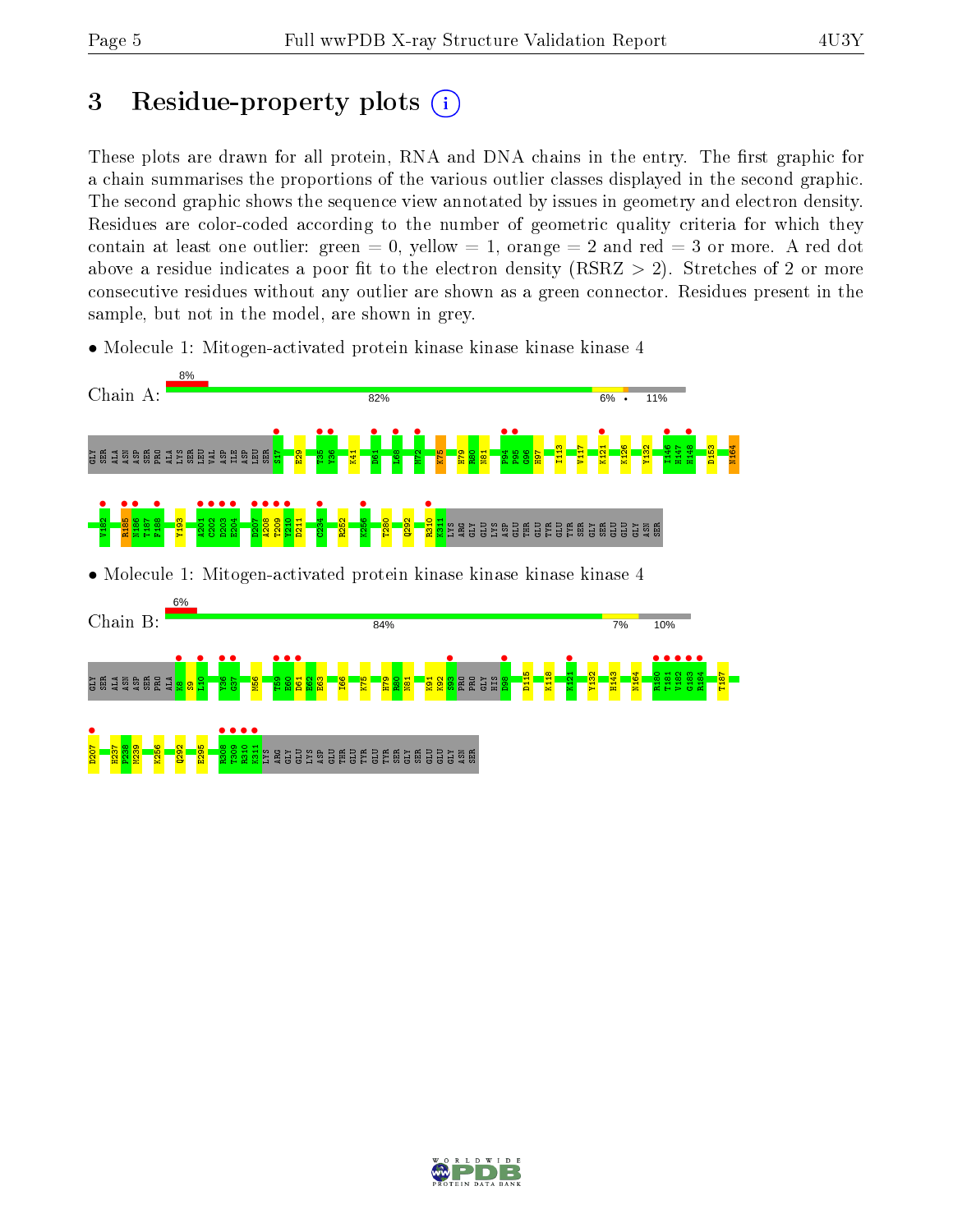## 4 Data and refinement statistics  $(i)$

| Property                                                             | Value                                                    | Source     |
|----------------------------------------------------------------------|----------------------------------------------------------|------------|
| $\overline{\text{Space}}$ group                                      | P 21 21 21                                               | Depositor  |
| Cell constants                                                       | $80.84\AA$<br>92.95Å<br>80.41Å                           |            |
| a, b, c, $\alpha$ , $\beta$ , $\gamma$                               | $90.00^\circ$<br>$90.00^\circ$<br>$90.00^\circ$          | Depositor  |
| Resolution $(A)$                                                     | $-1.45$<br>28.93                                         | Depositor  |
|                                                                      | 28.91<br>$-1.45$                                         | <b>EDS</b> |
| % Data completeness                                                  | $100.0 (28.93 - 1.45)$                                   | Depositor  |
| (in resolution range)                                                | $100.0 (28.91 - 1.45)$                                   | <b>EDS</b> |
| $R_{merge}$                                                          | 0.06                                                     | Depositor  |
| $\mathrm{R}_{sym}$                                                   | (Not available)                                          | Depositor  |
| $\langle I/\sigma(I) \rangle$ <sup>1</sup>                           | 2.68 (at $1.45\text{\AA}$ )                              | Xtriage    |
| Refinement program                                                   | <b>BUSTER 2.11.4</b>                                     | Depositor  |
|                                                                      | $\overline{0.183}$ ,<br>0.207                            | Depositor  |
| $R, R_{free}$                                                        | 0.182<br>$0.206\,$<br>$\ddot{\phantom{a}}$               | DCC        |
| $R_{free}$ test set                                                  | $5385$ reflections $(5.00\%)$                            | wwPDB-VP   |
| Wilson B-factor $(A^2)$                                              | 15.2                                                     | Xtriage    |
| Anisotropy                                                           | 0.161                                                    | Xtriage    |
| Bulk solvent $k_{sol}(e/\mathring{A}^3)$ , $B_{sol}(\mathring{A}^2)$ | $0.34$ , 47.8                                            | <b>EDS</b> |
| L-test for twinning <sup>2</sup>                                     | $\langle  L  \rangle = 0.50, \langle L^2 \rangle = 0.34$ | Xtriage    |
| Estimated twinning fraction                                          | $0.008$ for k,h,-l                                       | Xtriage    |
| $F_o, F_c$ correlation                                               | 0.97                                                     | <b>EDS</b> |
| Total number of atoms                                                | 5581                                                     | wwPDB-VP   |
| Average B, all atoms $(A^2)$                                         | 23.0                                                     | wwPDB-VP   |

Xtriage's analysis on translational NCS is as follows: The largest off-origin peak in the Patterson function is  $5.70\%$  of the height of the origin peak. No significant pseudotranslation is detected.

<sup>&</sup>lt;sup>2</sup>Theoretical values of  $\langle |L| \rangle$ ,  $\langle L^2 \rangle$  for acentric reflections are 0.5, 0.333 respectively for untwinned datasets, and 0.375, 0.2 for perfectly twinned datasets.



<span id="page-5-1"></span><span id="page-5-0"></span><sup>1</sup> Intensities estimated from amplitudes.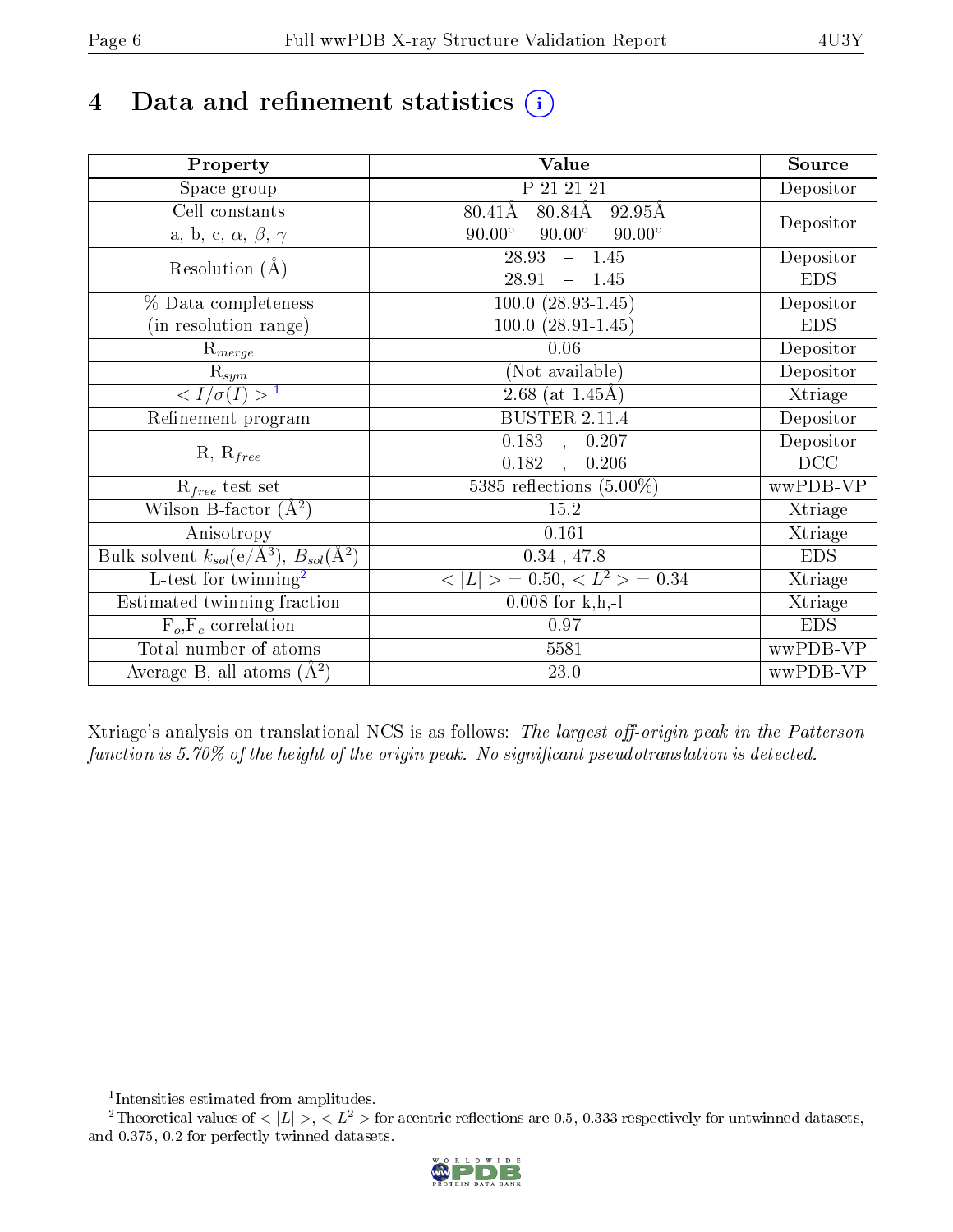## 5 Model quality  $(i)$

## 5.1 Standard geometry  $(i)$

Bond lengths and bond angles in the following residue types are not validated in this section: DMS

The Z score for a bond length (or angle) is the number of standard deviations the observed value is removed from the expected value. A bond length (or angle) with  $|Z| > 5$  is considered an outlier worth inspection. RMSZ is the root-mean-square of all Z scores of the bond lengths (or angles).

| Mol          |    |      | <b>Bond lengths</b> | Bond angles |             |  |
|--------------|----|------|---------------------|-------------|-------------|--|
| Chain        |    | RMSZ | $\# Z  > 5$         | RMSZ        | $\ Z\  > 5$ |  |
| $\mathbf{1}$ |    | 0.51 | 0/2498              | 0.64        | 0/3376      |  |
|              | R  | 0.50 | 0/2521              | 0.62        | 0/3403      |  |
| AΠ           | АH | 0.50 | $\sqrt{5019}$       | 0.63        | /6779       |  |

There are no bond length outliers.

There are no bond angle outliers.

There are no chirality outliers.

There are no planarity outliers.

#### $5.2$  Too-close contacts  $(i)$

In the following table, the Non-H and H(model) columns list the number of non-hydrogen atoms and hydrogen atoms in the chain respectively. The H(added) column lists the number of hydrogen atoms added and optimized by MolProbity. The Clashes column lists the number of clashes within the asymmetric unit, whereas Symm-Clashes lists symmetry related clashes.

|    |      |      |    | Mol   Chain   Non-H   H(model)   H(added)   Clashes   Symm-Clashes |
|----|------|------|----|--------------------------------------------------------------------|
|    | 2441 | 2437 | 13 |                                                                    |
|    | 2468 | 2469 |    |                                                                    |
| 61 |      |      |    |                                                                    |
| ົ  | 328  |      |    |                                                                    |
| ົ  | 340  |      |    |                                                                    |
|    | 5581 | 4912 | 20 |                                                                    |

The all-atom clashscore is defined as the number of clashes found per 1000 atoms (including hydrogen atoms). The all-atom clashscore for this structure is 2.

All (20) close contacts within the same asymmetric unit are listed below, sorted by their clash magnitude.

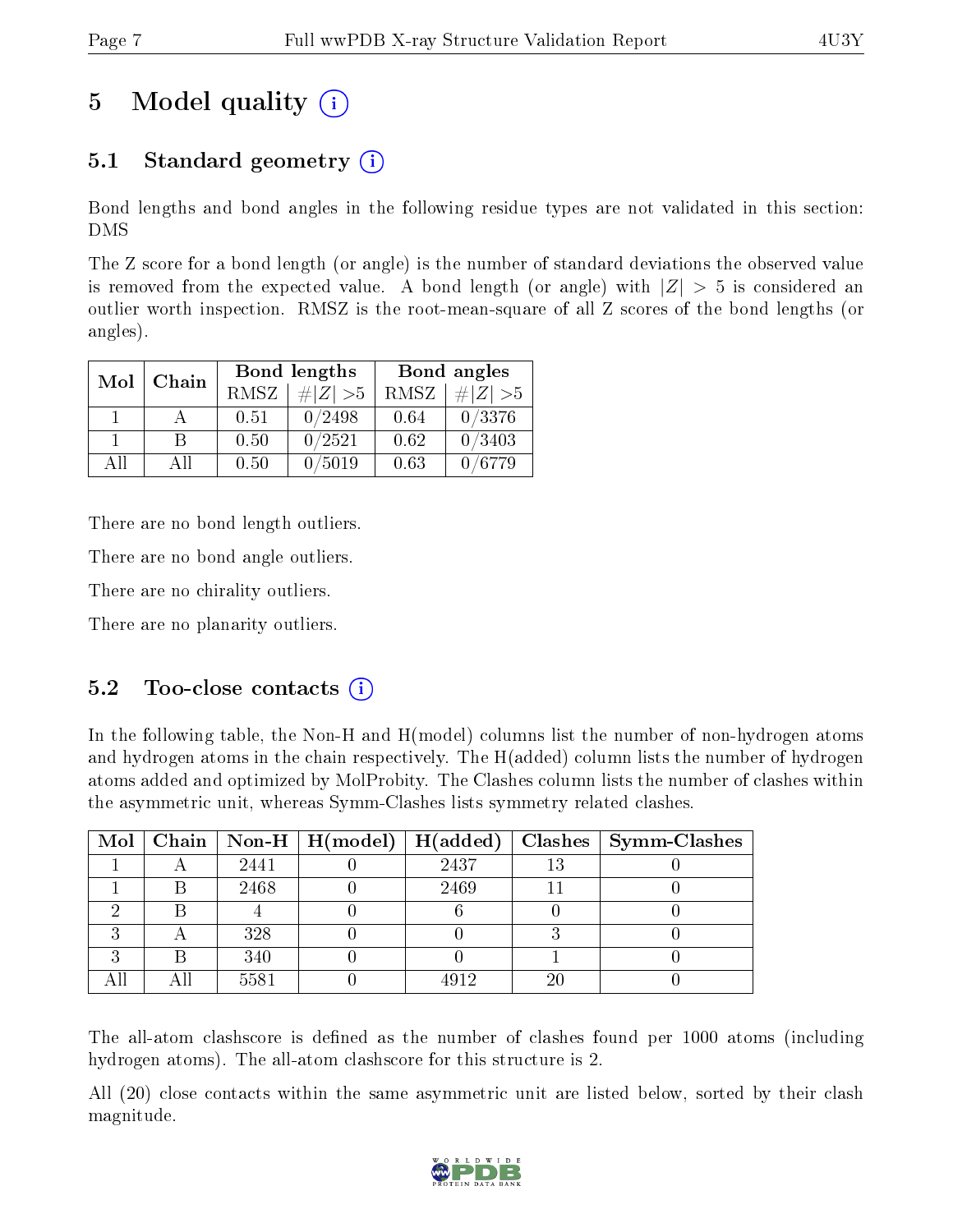| Atom-1                              | Atom-2             | Interatomic      | Clash         |
|-------------------------------------|--------------------|------------------|---------------|
|                                     |                    | distance $(\AA)$ | overlap $(A)$ |
| 1: A:211: ASP:HB3                   | 3:A:546:HOH:O      | 1.87             | 0.74          |
| 1:A:79:HIS:HD2                      | 1: A:81: ASN:H     | 1.36             | 0.73          |
| $1:A:79:HIS:\overline{CD2}$         | 1:A:81:ASN:H       | 2.08             | 0.70          |
| 1:A:97:HIS:HE1                      | 1:B:115:ASP:OD1    | 1.75             | 0.69          |
| 1:B:143:HIS:HD2                     | 3:B:734:HOH:O      | 1.84             | 0.58          |
| 1:A:185:ARG:HH12                    | 1:B:118:LYS:HE2    | 1.70             | 0.56          |
| 1:B:132:TYR:HA                      | 1:B:292:GLN:HE22   | 1.70             | 0.55          |
| 1: A: 193: TYR: HE2                 | 1:B:187:THR:HB     | 1.71             | 0.55          |
| 1:B:237:HIS:HD2                     | 1:B:239:MET:H      | 1.55             | 0.53          |
| 1:B:79:HIS:HE1                      | 1:B:81:ASN:HD22    | 1.57             | 0.53          |
| 1: A: 132: TYR: HA                  | 1:A:292:GLN:HE22   | 1.74             | 0.52          |
| 1:B:237:HIS:CD2                     | 1:B:239:MET:H      | 2.28             | 0.51          |
| $1:B:63:GLU:\overline{HA}$          | 1:B:66:ILE:HD12    | 1.94             | 0.49          |
| 1: A:113: ILE: O                    | 1: A:117: VAL:HG23 | 2.16             | 0.46          |
| 1:A:185:ARG:HH22                    | 1:B:118:LYS:HE2    | 1.82             | 0.43          |
| 1:A:164:ASN:HD22                    | 1:A:164:ASN:H      | 1.66             | 0.43          |
| 1: A: 75: LYS: HD2                  | 3:A:528:HOH:O      | 2.18             | 0.43          |
| $1:A:126:\overline{\text{LYS:HD2}}$ | 3:A:406:HOH:O      | 2.17             | 0.43          |
| 1: A:29: GLU: HG2                   | 1:A:41:LYS:HE3     | 2.01             | 0.41          |
| 1: B:56: MET:HB2                    | 1: B:56:MET:HE3    | 1.88             | 0.41          |

There are no symmetry-related clashes.

### 5.3 Torsion angles (i)

#### 5.3.1 Protein backbone (i)

In the following table, the Percentiles column shows the percent Ramachandran outliers of the chain as a percentile score with respect to all X-ray entries followed by that with respect to entries of similar resolution.

The Analysed column shows the number of residues for which the backbone conformation was analysed, and the total number of residues.

| Mol | Chain | Analysed        | Favoured     | Allowed   | Outliers | Percentiles |                    |
|-----|-------|-----------------|--------------|-----------|----------|-------------|--------------------|
|     |       | $301/332(91\%)$ | $297(99\%)$  | $3(1\%)$  | $1(0\%)$ | 41          | 18                 |
|     |       | $301/332(91\%)$ | 294 $(98\%)$ | 7(2%)     |          | 100         | $\blacksquare$ 100 |
| All | All   | $602/664(91\%)$ | 591 (98%)    | $10(2\%)$ | $1(0\%)$ |             | 22                 |

All (1) Ramachandran outliers are listed below:

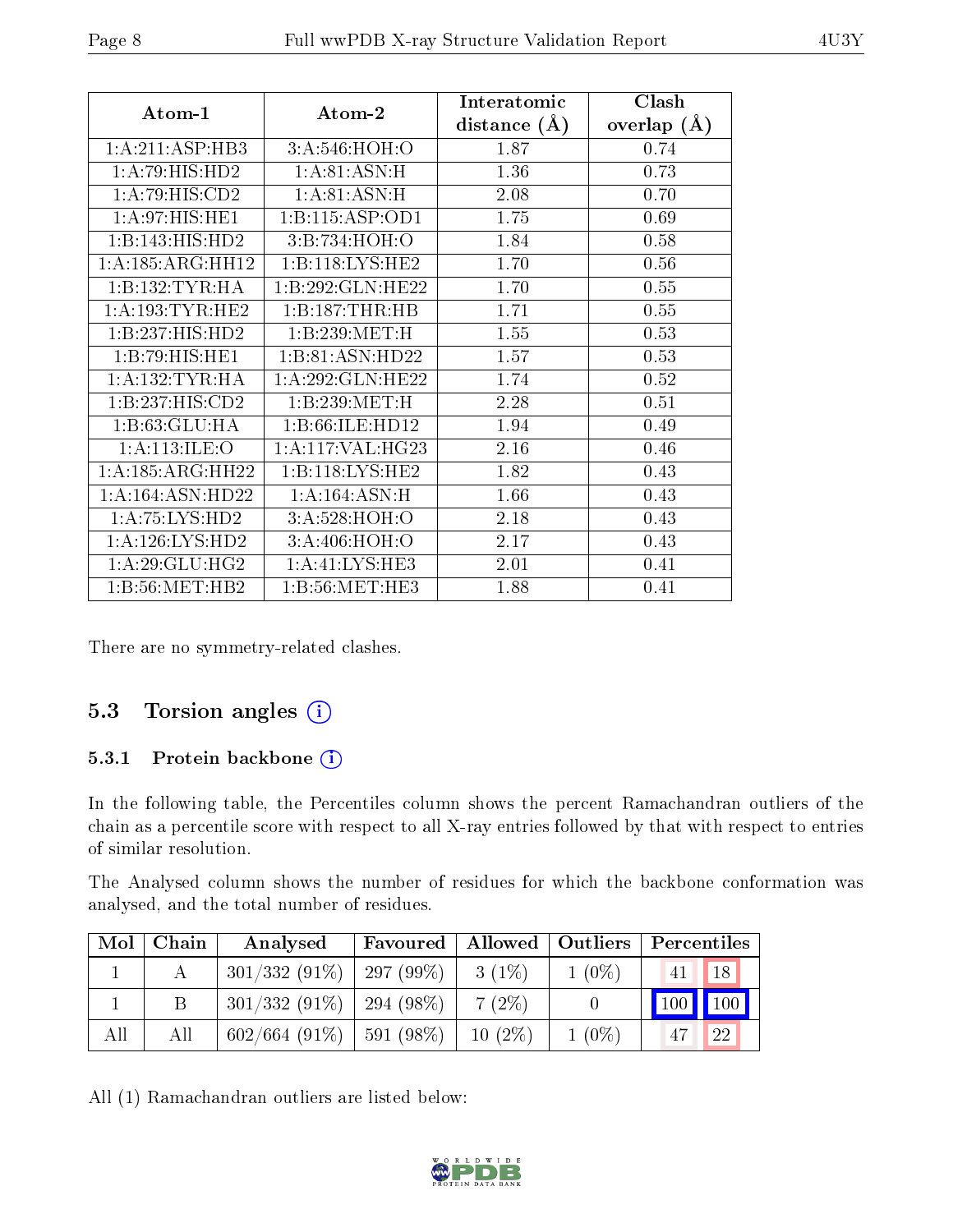| $Mol$   Chain   Res | ne |
|---------------------|----|
|                     |    |

#### 5.3.2 Protein sidechains (i)

In the following table, the Percentiles column shows the percent sidechain outliers of the chain as a percentile score with respect to all X-ray entries followed by that with respect to entries of similar resolution.

The Analysed column shows the number of residues for which the sidechain conformation was analysed, and the total number of residues.

| Mol | Chain | Analysed        | Rotameric   Outliers |           | Percentiles |                |
|-----|-------|-----------------|----------------------|-----------|-------------|----------------|
|     |       | $267/290(92\%)$ | 258(97%)             | $9(3\%)$  | 37          | $\boxed{6}$    |
|     |       | $270/290(93\%)$ | 260 $(96\%)$         | 10 $(4%)$ | 34          | $5^{\circ}$    |
| All | All   | $537/580(93\%)$ | 518 (96%)            | 19 $(4%)$ | 37          | $\overline{6}$ |

All (19) residues with a non-rotameric sidechain are listed below:

| Mol            | Chain                   | Res    | $_{\rm Type}$        |
|----------------|-------------------------|--------|----------------------|
| 1              | A                       | 75     | <b>LYS</b>           |
| $\mathbf{1}$   | $\overline{A}$          | 121    | <b>LYS</b>           |
| $\mathbf{1}$   | $\overline{\rm A}$      | 153    | ASP                  |
| $\mathbf{1}$   | $\overline{\rm A}$      | 164    | <b>ASN</b>           |
| $\mathbf{1}$   | $\overline{A}$          | 185    | $\rm{ARG}$           |
| $\mathbf{1}$   | $\overline{\rm A}$      | 209    | THR                  |
| $\mathbf{1}$   | $\overline{A}$          | 252    | $\rm{ARG}$           |
| $\mathbf{1}$   | $\overline{\rm A}$      | 280    | THR                  |
| $\mathbf{1}$   | $\overline{\rm A}$      | 310    | $\rm{ARG}$           |
| $\mathbf{1}$   | $\overline{\mathrm{B}}$ | 9      | SER                  |
| $\mathbf{1}$   | B                       | 61     | ASP                  |
| $\mathbf{1}$   | B                       | 75     | <b>LYS</b>           |
| $\mathbf{1}$   | B                       | 91     | <b>LYS</b>           |
| $\mathbf{1}$   | $\overline{\mathrm{B}}$ | 92     | <b>LYS</b>           |
| $\mathbf{1}$   | $\overline{\mathrm{B}}$ | 164    | <b>ASN</b>           |
| $\mathbf{1}$   | B                       | 207    | <b>ASP</b>           |
| $\mathbf{1}$   | B                       | 256    | <b>LYS</b>           |
| $\mathbf{1}$   | B                       | 295[A] | GLU                  |
| $\overline{1}$ | Β                       | 295[B] | $\operatorname{GLU}$ |

Some sidechains can be flipped to improve hydrogen bonding and reduce clashes. All (13) such sidechains are listed below:

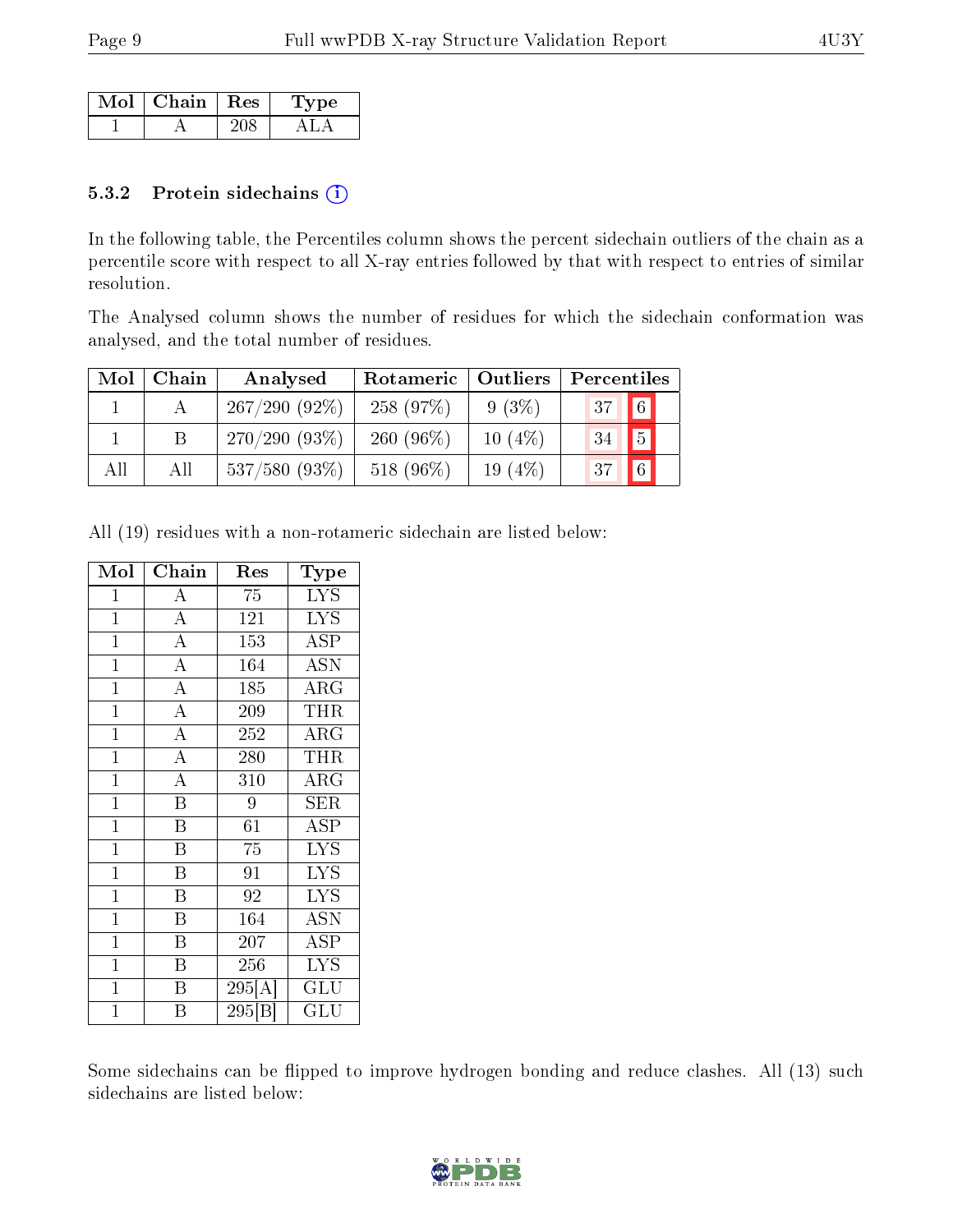| Mol | Chain          | Res | $_{\rm Type}$ |
|-----|----------------|-----|---------------|
| 1   | А              | 38  | GLN           |
| 1   | А              | 44  | HIS           |
| 1   | А              | 78  | <b>HIS</b>    |
| 1   | А              | 79  | HIS           |
| 1   | $\overline{A}$ | 81  | <b>ASN</b>    |
| 1   | А              | 97  | <b>HIS</b>    |
| 1   | А              | 164 | <b>ASN</b>    |
| 1   | $\mathbf{A}$   | 292 | GLN           |
| 1   | В              | 78  | <b>HIS</b>    |
| 1   | В              | 81  | ASN           |
| 1   | R              | 143 | HIS           |
| 1   | R              | 237 | HIS           |
|     |                | 292 | GLN           |

#### 5.3.3 RNA  $(i)$

There are no RNA molecules in this entry.

### 5.4 Non-standard residues in protein, DNA, RNA chains (i)

There are no non-standard protein/DNA/RNA residues in this entry.

#### 5.5 Carbohydrates  $(i)$

There are no carbohydrates in this entry.

### 5.6 Ligand geometry (i)

1 ligand is modelled in this entry.

In the following table, the Counts columns list the number of bonds (or angles) for which Mogul statistics could be retrieved, the number of bonds (or angles) that are observed in the model and the number of bonds (or angles) that are defined in the Chemical Component Dictionary. The Link column lists molecule types, if any, to which the group is linked. The Z score for a bond length (or angle) is the number of standard deviations the observed value is removed from the expected value. A bond length (or angle) with  $|Z| > 2$  is considered an outlier worth inspection. RMSZ is the root-mean-square of all Z scores of the bond lengths (or angles).

| Mol | Type | Chain | Res | Link   |        | Bond lengths |         |                  | Bond angles |           |
|-----|------|-------|-----|--------|--------|--------------|---------|------------------|-------------|-----------|
|     |      |       |     |        | Counts | RMSZ         | $\# Z $ | Counts           | RMSZ        | $\pm  Z $ |
|     | DMS  |       | 401 | $\sim$ | U.U.U  | 0.37         |         | י ה ה<br>0, 0, 0 | $0.35\,$    |           |

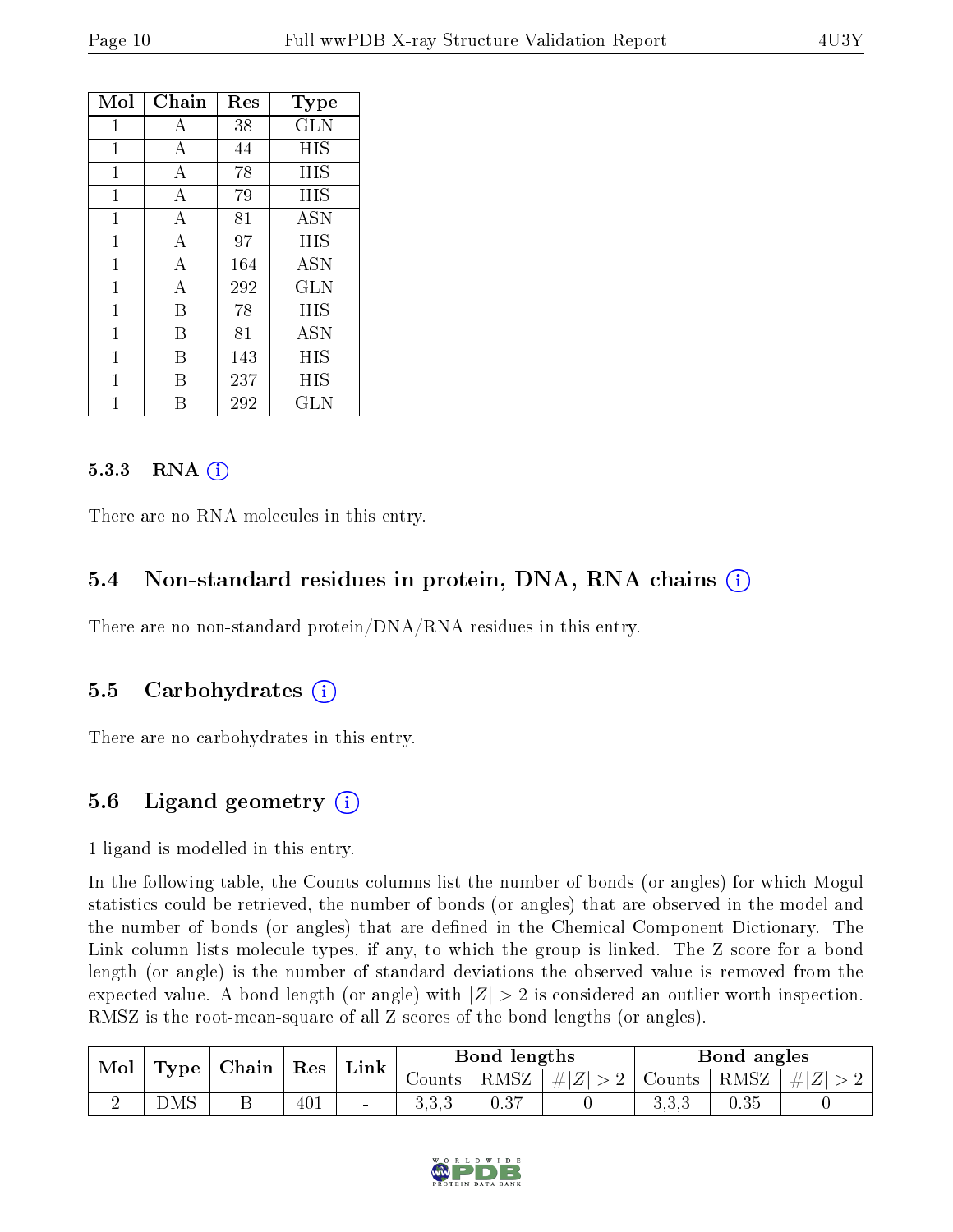There are no bond length outliers. There are no bond angle outliers. There are no chirality outliers. There are no torsion outliers. There are no ring outliers. No monomer is involved in short contacts.

### 5.7 [O](https://www.wwpdb.org/validation/2017/XrayValidationReportHelp#nonstandard_residues_and_ligands)ther polymers (i)

There are no such residues in this entry.

### 5.8 Polymer linkage issues (i)

There are no chain breaks in this entry.

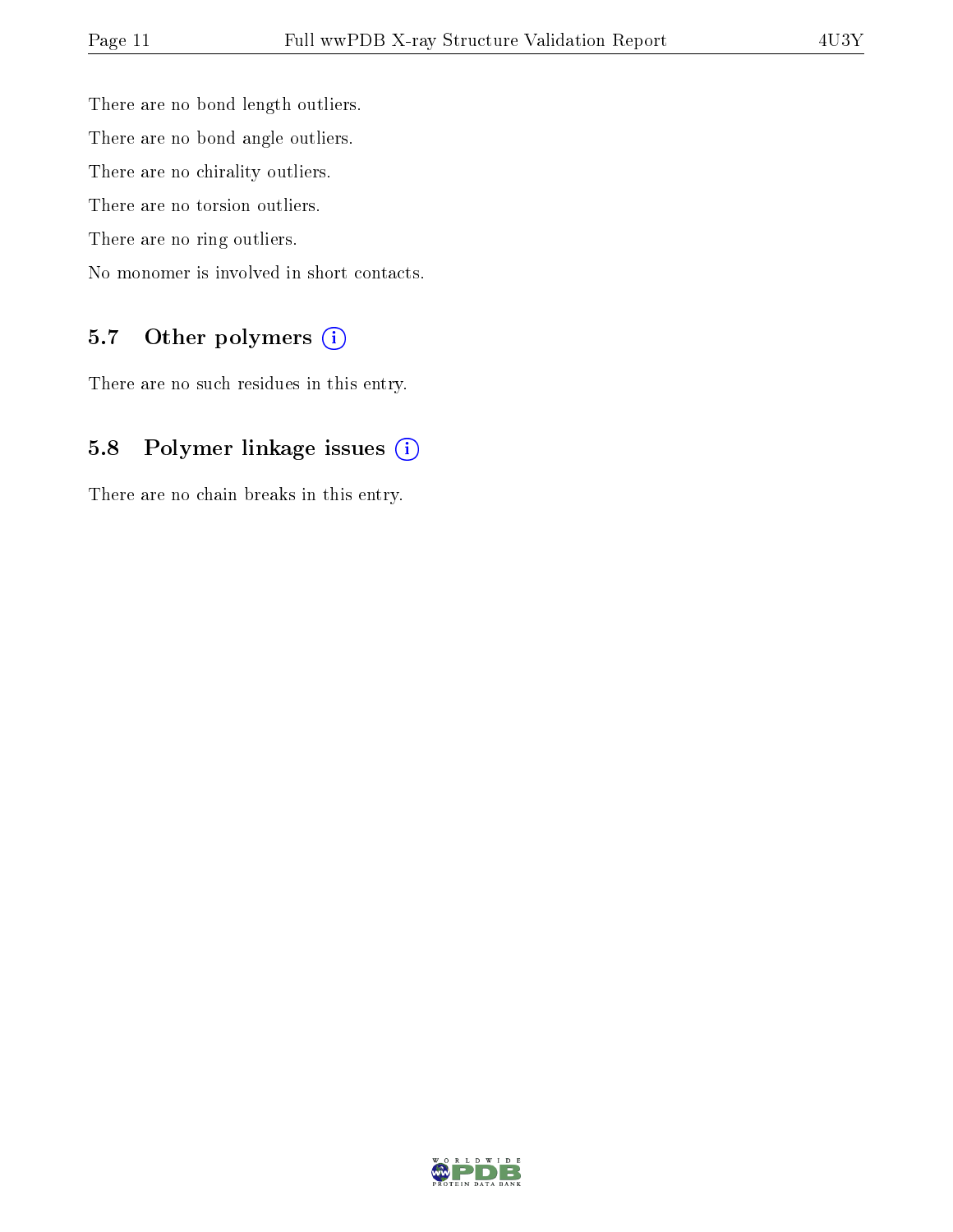## 6 Fit of model and data  $(i)$

## 6.1 Protein, DNA and RNA chains  $(i)$

In the following table, the column labelled  $#RSRZ> 2'$  contains the number (and percentage) of RSRZ outliers, followed by percent RSRZ outliers for the chain as percentile scores relative to all X-ray entries and entries of similar resolution. The OWAB column contains the minimum, median,  $95<sup>th</sup>$  percentile and maximum values of the occupancy-weighted average B-factor per residue. The column labelled ' $Q< 0.9$ ' lists the number of (and percentage) of residues with an average occupancy less than 0.9.

| Mol | Chain | Analysed         | ${ <\hspace{-1.5pt}{\mathrm{RSRZ}} \hspace{-1.5pt}>}$ | # $RSRZ>2$                  | $OWAB(A^2)$    | Q <sub>0.9</sub> |
|-----|-------|------------------|-------------------------------------------------------|-----------------------------|----------------|------------------|
|     |       | 295/332(88%)     | 0.34                                                  | $26(8\%)$ 10 11             | 10, 19, 43, 80 |                  |
|     |       | $300/332(90\%)$  | 0.23                                                  | 20 (6\%) $\boxed{17}$<br>19 | 9, 18, 47, 95  |                  |
| All | All   | $595/664$ (89\%) | 0.28                                                  | $46(7\%)$ 13 16             | 9, 18, 45, 95  |                  |

All (46) RSRZ outliers are listed below:

| Mol            | Chain                   | Res              | Type                      | <b>RSRZ</b>      |
|----------------|-------------------------|------------------|---------------------------|------------------|
| $\mathbf{1}$   | A                       | 210              | <b>TYR</b>                | 9.4              |
| $\overline{1}$ | $\overline{\rm A}$      | 208              | <b>ALA</b>                | 5.8              |
| $\overline{1}$ | $\mathbf B$             | 311              | $\overline{\text{LYS}}$   | $\overline{5}.5$ |
| $\overline{1}$ | $\boldsymbol{A}$        | 209              | <b>THR</b>                | 4.9              |
| $\overline{1}$ | $\overline{\mathrm{B}}$ | $\overline{36}$  | <b>TYR</b>                | 4.6              |
| $\overline{1}$ | A                       | 17               | SER                       | 4.6              |
| $\overline{1}$ | $\overline{\mathrm{B}}$ | 61               | ASP                       | 4.5              |
| $\overline{1}$ | $\overline{\rm A}$      | 185              | $\rm{ARG}$                | 4.4              |
| $\overline{1}$ | $\overline{\mathrm{B}}$ | 310              | $\rm{ARG}$                | 4.4              |
| $\overline{1}$ | B                       | 183              | $\overline{\text{GLY}}$   | 4.3              |
| $\overline{1}$ | $\overline{\mathrm{B}}$ | 93               | SER                       | 4.2              |
| $\overline{1}$ | $\overline{\rm A}$      | $\overline{36}$  | <b>TYR</b>                | $\overline{4.1}$ |
| $\overline{1}$ | $\overline{\mathrm{B}}$ | 37               | GLY                       | 4.0              |
| $\overline{1}$ | $\boldsymbol{B}$        | 207              | <b>ASP</b>                | 3.7              |
| $\overline{1}$ | $\overline{\rm A}$      | 203              | $\overline{\text{ASP}}$   | 3.5              |
| $\overline{1}$ | $\overline{\rm A}$      | <sup>188</sup>   | PHE                       | 3.4              |
| $\overline{1}$ | $\overline{A}$          | $\overline{207}$ | $\overline{\text{ASP}}$   | $\overline{3.3}$ |
| $\overline{1}$ | $\overline{\rm A}$      | 94               | PRO                       | $3.2\,$          |
| $\overline{1}$ | $\overline{\rm A}$      | 201              | $\overline{ALA}$          | $\overline{3}.2$ |
| $\overline{1}$ | $\overline{A}$          | 68               | <b>LEU</b>                | 3.1              |
| $\overline{1}$ | $\overline{\rm A}$      | 204              | <b>GLU</b>                | 3.1              |
| $\overline{1}$ | $\overline{\rm A}$      | 186              | $\overline{\mathrm{ASN}}$ | $\overline{3.1}$ |
| $\overline{1}$ | $\overline{\mathrm{B}}$ | 184              | $\rm{ARG}$                | 3.1              |
| $\overline{1}$ | Β                       | 59               | <b>THR</b>                | $3.\overline{1}$ |

Continued on next page...

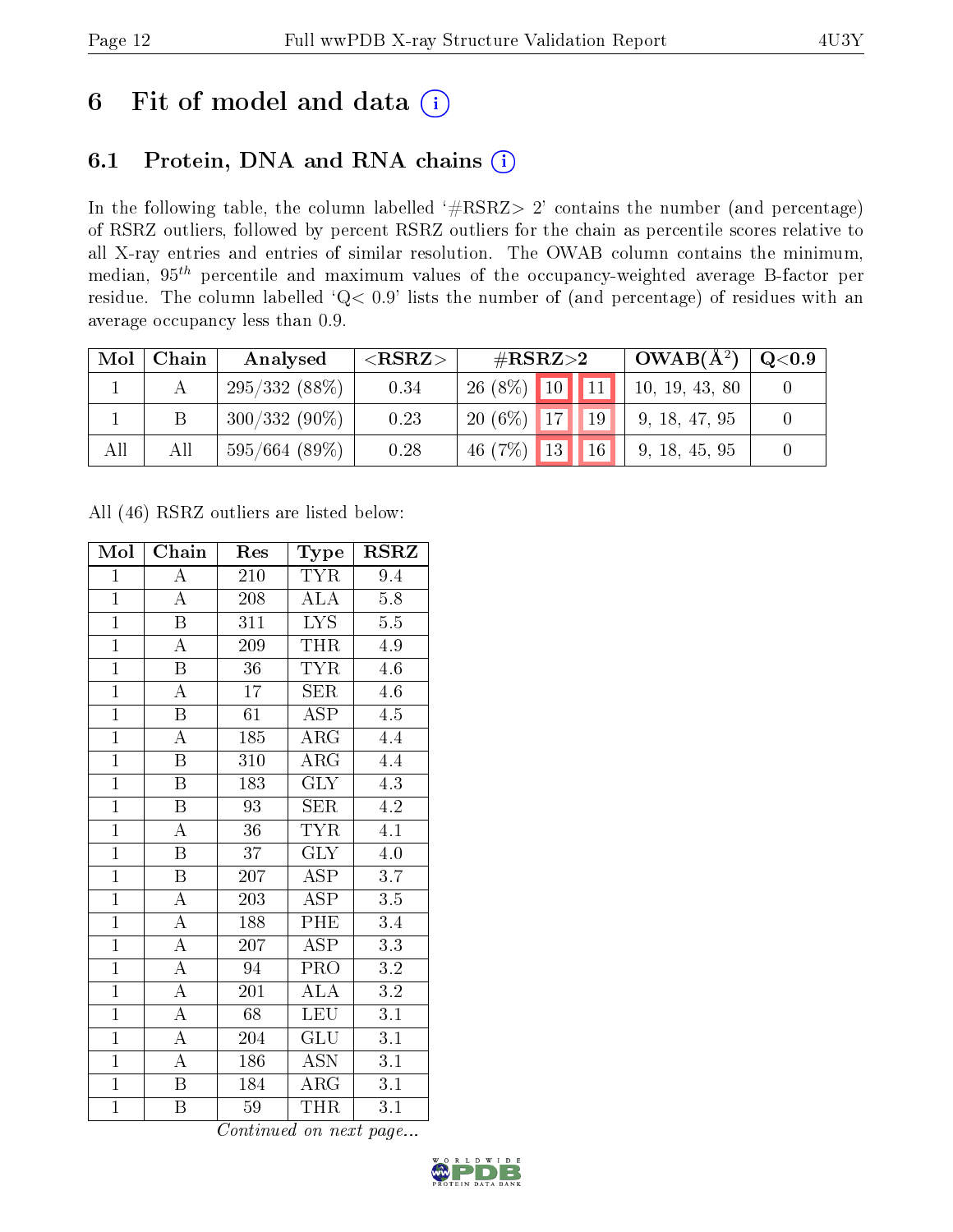| Mol            | Chain                   | Res             | Type                    | <b>RSRZ</b>      |
|----------------|-------------------------|-----------------|-------------------------|------------------|
| $\mathbf{1}$   | B                       | 309             | <b>THR</b>              | 3.1              |
| $\overline{1}$ | $\overline{\mathrm{B}}$ | 181             | <b>THR</b>              | 3.0              |
| $\overline{1}$ | B                       | 121             | <b>LYS</b>              | $3.0\,$          |
| $\overline{1}$ | A                       | 202[A]          | <b>CYS</b>              | 3.0              |
| $\overline{1}$ | $\overline{\mathrm{B}}$ | 182             | $\overline{\text{VAL}}$ | 2.9              |
| $\mathbf{1}$   | $\overline{\mathrm{B}}$ | 8               | <b>LYS</b>              | 2.8              |
| $\overline{1}$ | $\overline{\mathrm{B}}$ | 308             | $\rm{ARG}$              | 2.7              |
| $\overline{1}$ | $\overline{\rm A}$      | $\overline{95}$ | PRO                     | 2.7              |
| $\overline{1}$ | $\overline{\mathrm{B}}$ | $60\,$          | GLU                     | 2.6              |
| $\overline{1}$ | $\overline{\rm A}$      | 256             | $\overline{\text{LYS}}$ | 2.5              |
| $\overline{1}$ | $\overline{A}$          | 35              | THR                     | $2.5\,$          |
| $\overline{1}$ | $\overline{\rm A}$      | 148             | <b>HIS</b>              | $2.\overline{5}$ |
| $\overline{1}$ | $\overline{\rm A}$      | 121             | <b>LYS</b>              | 2.5              |
| $\overline{1}$ | $\overline{\mathrm{B}}$ | 98              | <b>ASP</b>              | $2.5\,$          |
| $\overline{1}$ | $\overline{\rm A}$      | 72              | MET                     | 2.4              |
| $\mathbf{1}$   | $\overline{\mathrm{B}}$ | 180             | ARG                     | 2.3              |
| $\overline{1}$ | $\overline{\rm A}$      | 146             | ILE                     | 2.3              |
| $\overline{1}$ | $\overline{\rm A}$      | 234[A]          | <b>CYS</b>              | 2.1              |
| $\overline{1}$ | $\overline{\mathrm{B}}$ | 10              | <b>LEU</b>              | 2.1              |
| $\overline{1}$ | $\overline{\rm A}$      | 182             | VAL                     | 2.1              |
| $\overline{1}$ | $\overline{\rm A}$      | 310             | $\rm{ARG}$              | 2.1              |
| $\mathbf{1}$   | A                       | 61              | $\overline{\text{ASP}}$ | 2.0              |

Continued from previous page...

### 6.2 Non-standard residues in protein, DNA, RNA chains (i)

There are no non-standard protein/DNA/RNA residues in this entry.

#### 6.3 Carbohydrates  $(i)$

There are no carbohydrates in this entry.

#### 6.4 Ligands  $(i)$

In the following table, the Atoms column lists the number of modelled atoms in the group and the number defined in the chemical component dictionary. The B-factors column lists the minimum, median, 95th percentile and maximum values of B factors of atoms in the group. The column labelled  $Q < 0.9$ ' lists the number of atoms with occupancy less than 0.9.

|     |     |     |                   | $\lceil$ Mol $\lceil$ Type $\lceil$ Chain $\lceil$ Res $\lceil$ Atoms $\lceil$ RSCC $\lceil$ RSR $\lceil$ B-factors(A <sup>2</sup> ) $\lceil$ Q<0.9 |  |
|-----|-----|-----|-------------------|-----------------------------------------------------------------------------------------------------------------------------------------------------|--|
| DMS | 401 | 4/4 | $0.92 \quad 0.22$ | 46,47,48,48                                                                                                                                         |  |